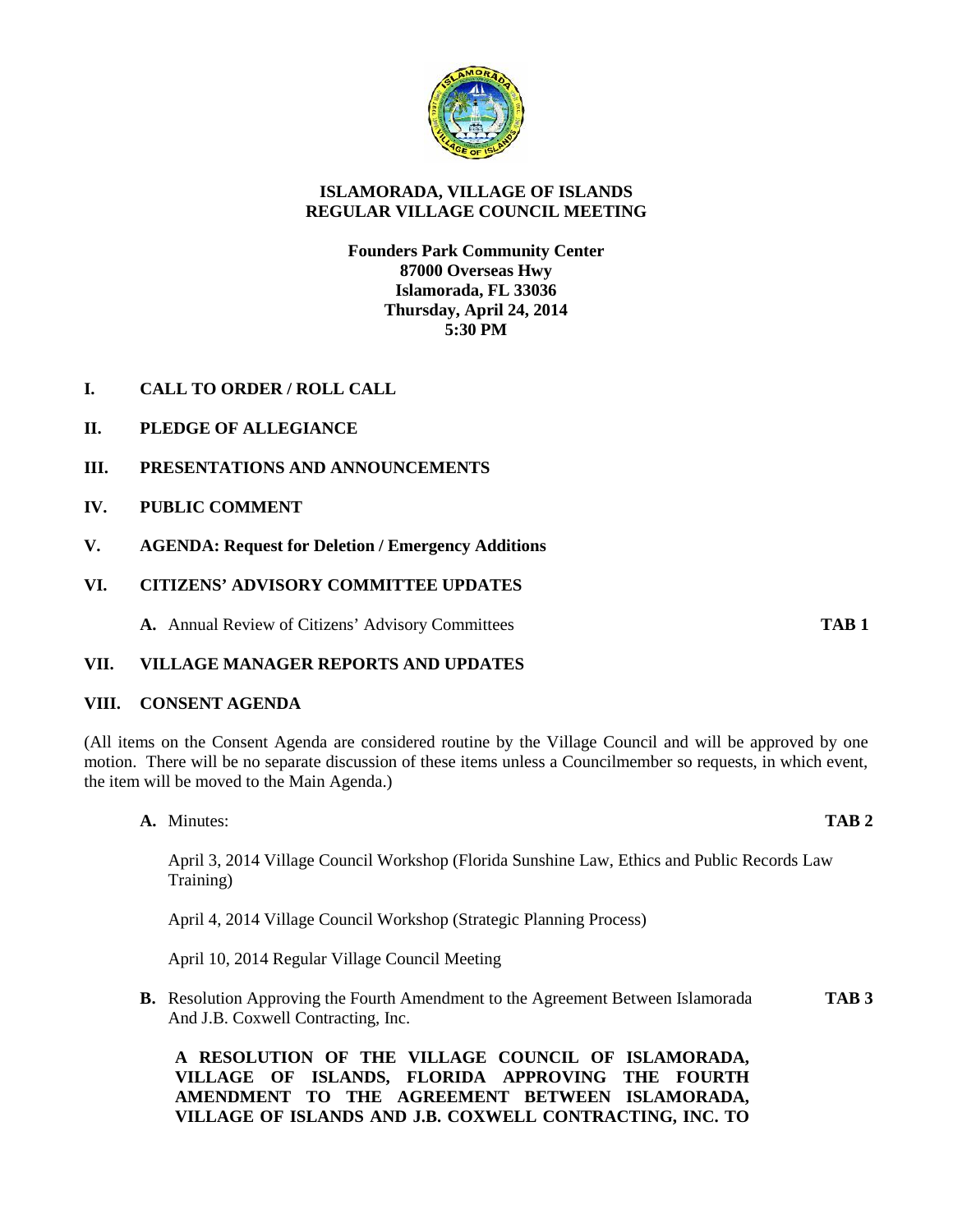**PROVIDE DISASTER RECOVERY SERVICES; AUTHORIZING THE VILLAGE MANAGER TO EXECUTE THE FOURTH AMENDMENT TO THE AGREEMENT AND TO IMPLEMENT THE TERMS AND CONDITIONS THEREOF; AUTHORIZING THE VILLAGE MANAGER TO EXPEND BUDGETED FUNDS; AND PROVIDING FOR AN EFFECTIVE DATE**

**C.** The Resolution Approving the Fourth Amendment to the Agreement with Grubbs **TAB 4** Emergency Services, LLC, for Disaster Recovery Services

**A RESOLUTION OF THE VILLAGE COUNCIL OF ISLAMORADA, VILLAGE OF ISLANDS, FLORIDA APPROVING THE THIRD AMENDMENT TO THE AGREEMENT BETWEEN ISLAMORADA, VILLAGE OF ISLANDS AND GRUBBS EMERGENCY SERVICES, LLC FOR DISASTER RECOVERY SERVICES; AUTHORIZING THE VILLAGE MANAGER TO EXECUTE THE THIRD AMENDMENT TO THE AGREEMENT AND TO IMPLEMENT THE TERMS AND CONDITIONS THEREOF; AUTHORIZING THE VILLAGE MANAGER TO EXPEND BUDGETED FUNDS; AND PROVIDING FOR AN EFFECTIVE DATE**

**D.** Resolution Approving First Amendment to Agreement with Federal Property to Agreement **TAB 5** With Federal Property Registration Corp. to Continue to Provide Services Related to the Registration of Distressed Real Property

**A RESOLUTION OF THE VILLAGE COUNCIL OF ISLAMORADA, VILLAGE OF ISLANDS, FLORIDA APPROVING THE FIRST AMENDMENT TO THE AGREEMENT BETWEEN FEDERAL PROPERTY REGISTRATION CORP. AND ISLAMORADA, VILLAGE OF ISLANDS TO PROVIDE FORECLOSURE REGISTRY SERVICES; AUTHORIZING THE VILLAGE MANAGER TO EXECUTE THE AGREEMENT AND TO IMPLEMENT THE TERMS AND CONDITIONS THEREOF; AUTHORIZING THE VILLAGE MANAGER TO EXPEND BUDGETED FUNDS; PROVIDING FOR A WAIVER OF PURCHASING PROVISIONS; AND PROVIDING FOR AN EFFECTIVE DATE**

**E.** Resolution Approving the Resurfacing Project for the Founder's Park Tennis Courts **TAB 6**

**A RESOLUTION OF THE VILLAGE COUNCIL OF ISLAMORADA, VILLAGE OF ISLANDS, FLORIDA, ACCEPTING THE QUOTE FROM CENTER COURT SOLUTIONS, INC. FOR RESURFACING AND REPAIR SERVICES FOR THE FOUNDER PARK TENNIS COURTS; AUTHORIZING THE VILLAGE MANAGER TO EXECUTE THE AGREEMENT BETWEEN THE VILLAGE AND CENTER COURT SOLUTIONS, INC; PROVIDING FOR ALLOCATION OF FUNDS; AND PROVIDING FOR AN EFFECTIVE DATE**

- **IX. WASTEWATER MATTERS**
	- **A.** Wastewater Project Update **TAB 7**
- **X. ORDINANCES**
- **XI. QUASI-JUDICIAL**